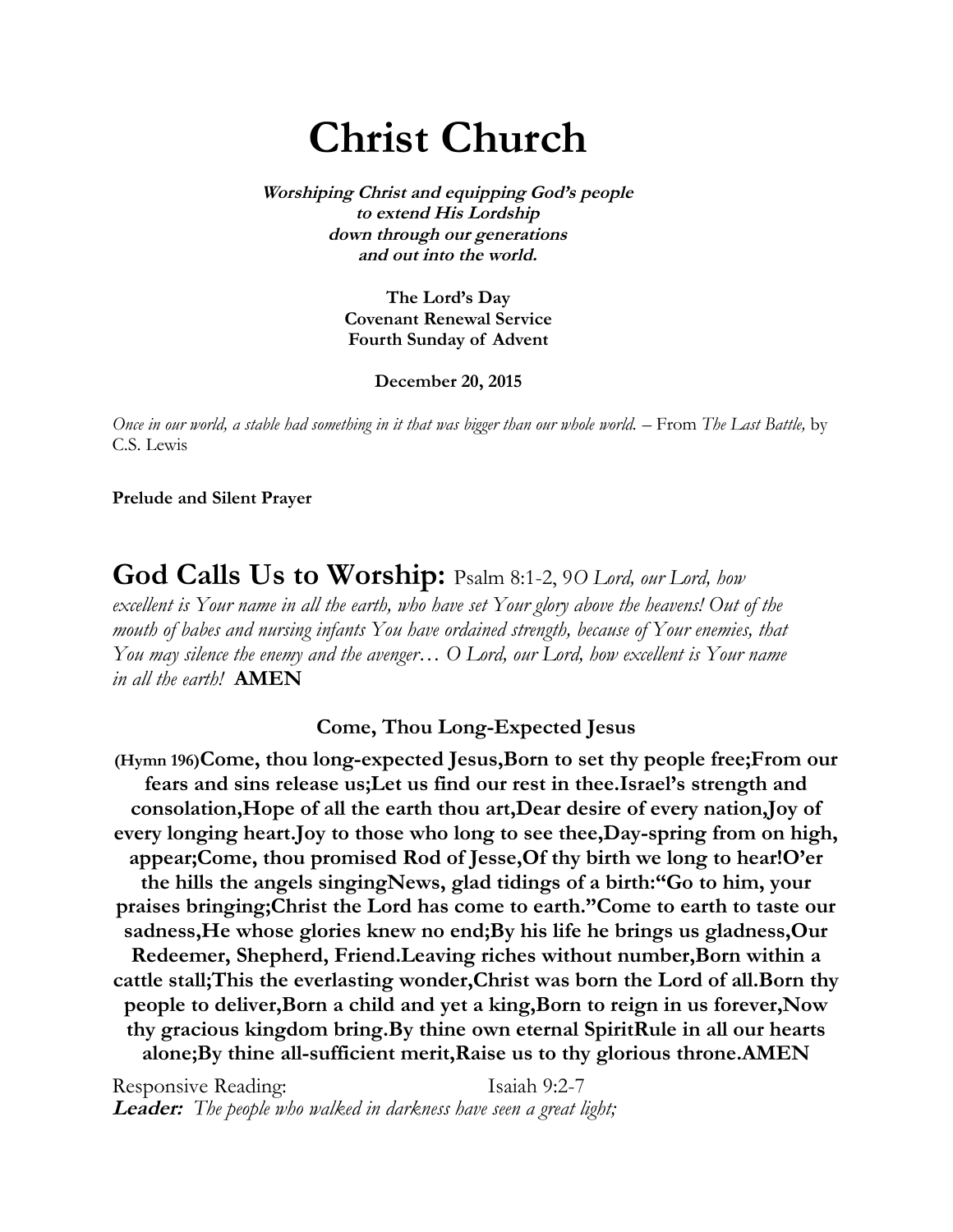*those who dwelt in the land of the shadow of death, upon them a light has shined.*

#### **Congregation: You have multiplied the nation and increased its joy; they rejoice before You according to the joy of harvest, as men rejoice when they divide the spoil.**

**Leader:** *For You have broken the yoke of his burden and the staff of his shoulder, the rod of his oppressor, as in the day of Midian. For every warrior's sandal from the noisy battle, and garments rolled in blood, will be used for burning and fuel of fire.*

**Congregation: For unto us a Child is born, unto us a Son is given, and the government will be upon His shoulder, and His name will be called Wonderful, Counselor, Mighty God, Everlasting Father, Prince of Peace.**

**Leader:** *Of the increase of His government and peace there will be no end, upon the throne of David and over His kingdom,*

**Congregation: To order it and establish it with judgment and justice from that time forward, even forever. The zeal of the Lord of hosts will perform this. AMEN** 

Hark! the Herald Angels Sing **Hymn 203** 

# **Confession of Sin:** Isaiah 59:1-2

*Behold, the Lord's hand is not shortened, that it cannot save; nor His ear heavy, that it cannot hear. But your iniquities have separated you from your God; and your sins have hidden His face from you, so that He will not hear.* **AMEN**

**Silent Confession followed by Corporate Confession** 

**Leader:** *Let us confess our sins to Almighty God.***Congregation: O most merciful God, Father of our Lord Jesus Christ; Who pardons all such as truly repent and turn to You; We humbly confess our sins, and implore Your mercy. We have not loved You with a pure heart fervently; Neither have we loved our neighbor as ourselves. We have not done justly, nor loved mercy, Nor walked humbly with You, our God. Have mercy upon us, O Lord,According to Your loving-kindness; According to the multitude of Your tender mercies, Blot out our iniquity. Create in us a clean heart, O God;And renew a right spirit within us.**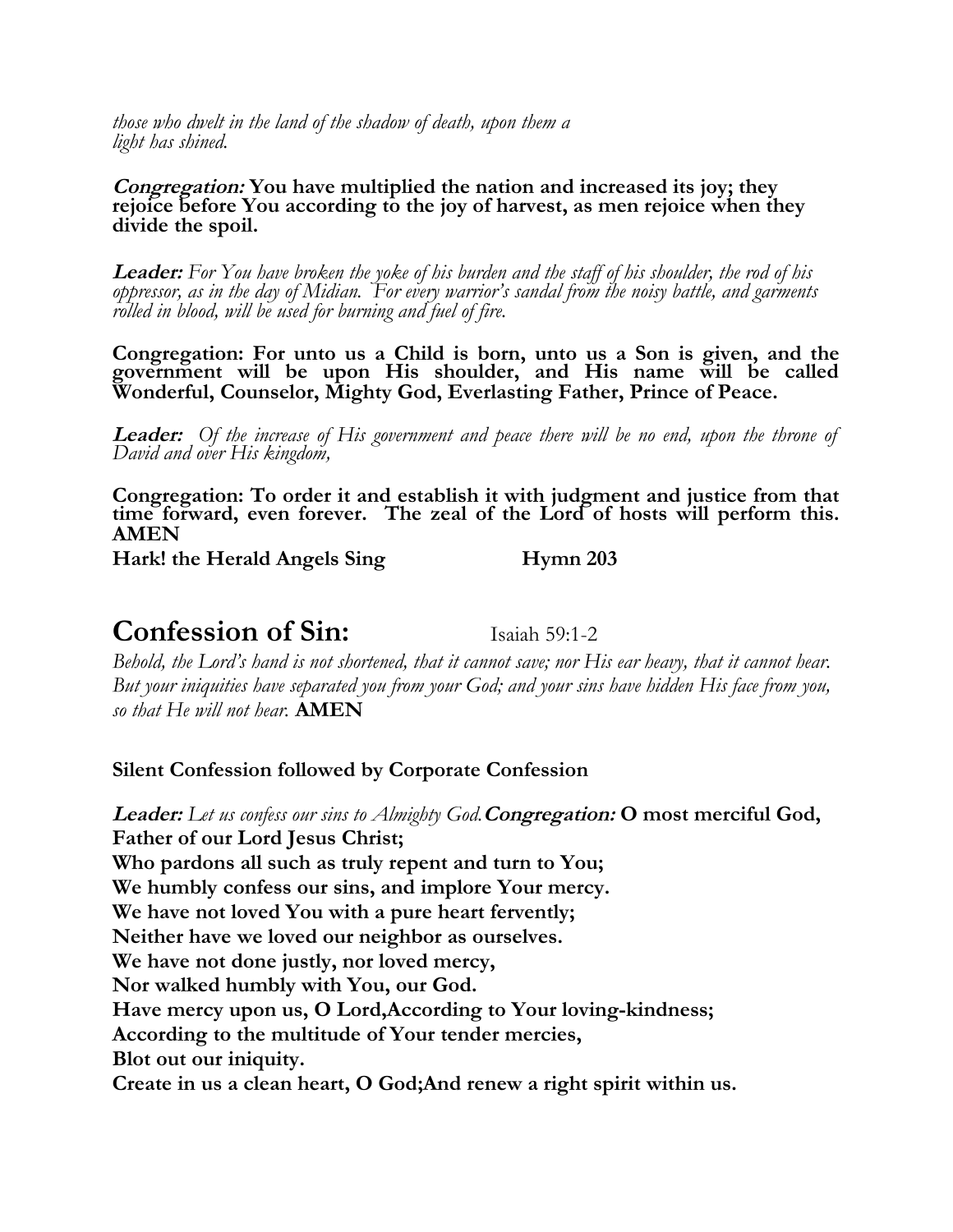**Cast us not away from Your presence, And take not Your Holy Spirit from us. Restore unto us the joy of Your salvation, And uphold us with your free Spirit. In Jesus' name. AMEN**

**Assurance of Pardon** Isaiah 59:19b-20*When the enemy comes in like a flood, the Spirit of the Lord will lift up a standard against him. "The Redeemer will come to Zion, and to those who turn from transgression in Jacob," says the Lord.* **AMEN**

**Leader:** *Our sins are forgiven!* **Congregation: Thanks be to God!**

### **O Come, O Come, Emmanuel Hymn 194 The Nicene Creed Trinity Hymnal, Page 846 Intercessory Prayer** 1 Timothy 2:1-2, 5

*Therefore I exhort first of all that supplications, prayers, intercessions, and giving of thanks be made for all men, for kings and all who are in authority, that we may lead a quiet and peaceable life in all godliness and reverence… For there is one God and one Mediator between God and men, the Man Christ Jesus.* **AMEN**

**Our Father in heaven,Hallowed be Your name.Your kingdom come.Your will be doneOn earth as it is in heaven.Give us this day our daily bread.And forgive us our debts,As we forgive our debtors.And do not lead us into temptation,But deliver us from the evil one.For Yours is the kingdom and the power and the glory Forever. AMEN**

**Tithes and Offerings Doxology**

# **God Consecrates Us with His Word**

The Reading of the Scriptures: Acts 6

**Leader:** *The Word of the Lord.***Congregation: Thanks be to God!**